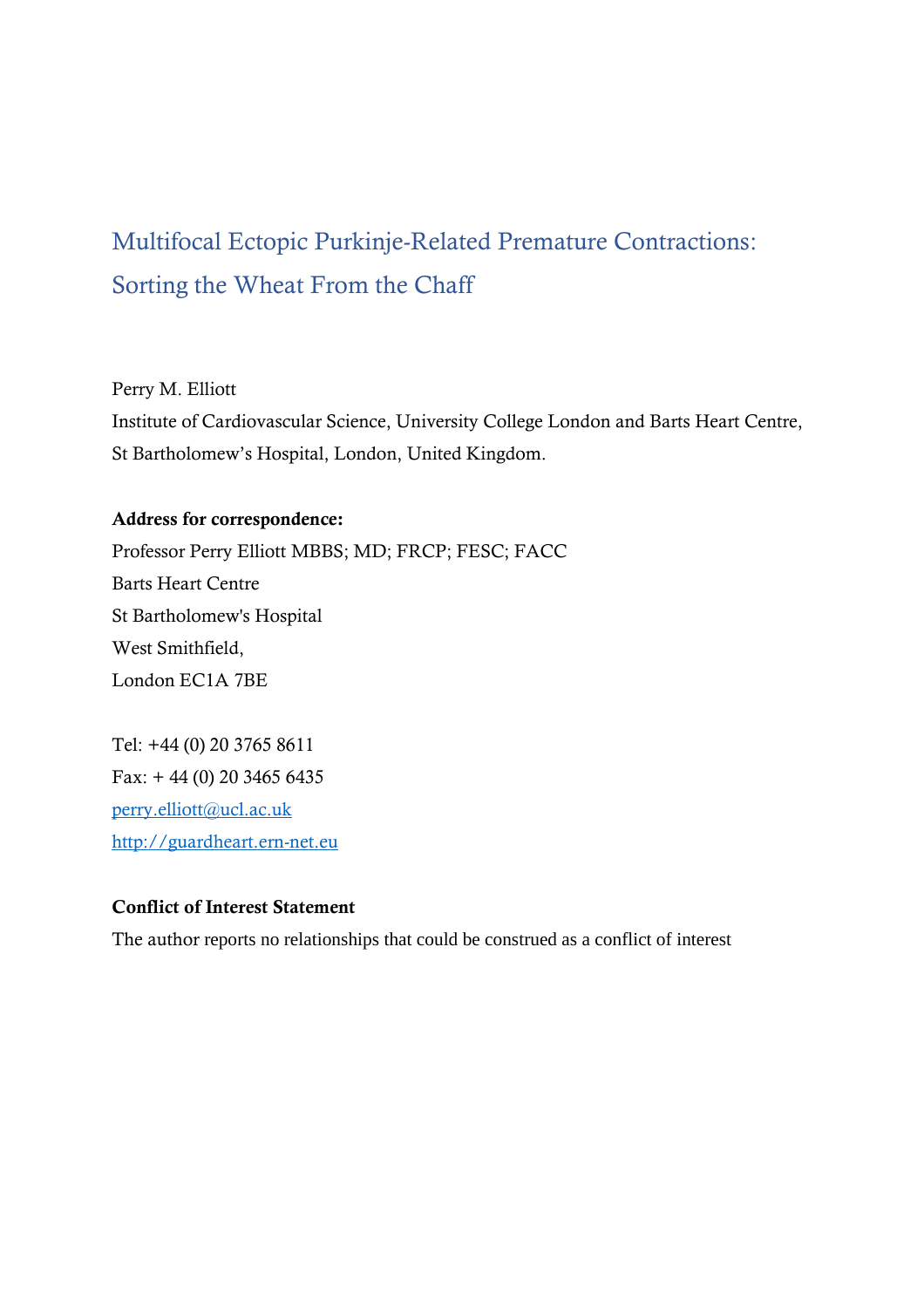Even in the modern age, new diseases continue to be reported. Some–for example, infectious disorders– are caused by previously undetected or unknown noxious agents or pathogens, but others are discovered by careful clinical observation and pattern recognition; the new entity of multifocal ectopic Purkinje-related premature contractions (MEPPC) caused by mutations in the gene SCN5A is one such condition.

Voltage-gated sodium channels are responsible for the inward sodium current  $(INa)$  in excitable cells and initiate an action potential by inducing a fast depolarization of the cell membrane  $[1,2]$ . Sodium channels consist of two different subunits: the  $\alpha$ -subunit that constitutes the voltage-gated sodium-selective aqueous pore, and the β-subunits that participate in channel regulation and localization. Nav1.5 is the voltage-gated sodium channel protein isoform expressed specifically in atrial and ventricular myocytes and Purkinje fibres. Once a cell is electrically stimulated by a current from adjacent cells, the Nav1.5 channels open, causing a rapid influx of sodium ions into the cell and depolarization of the cell membrane. Nav1.5 is inactivated by two physically distinct inactivation processes–fast and slow–with only the fast coupled directly to activation.

Nav1.5 is encoded by the SCN5A gene located on chromosome 3p21. Mutations in SCN5A cause Long QT syndrome, Brugada Syndrome, sick sinus syndrome (SSS), progressive cardiac conduction disease (PCCD) and atrial fibrillation. They are also reported in association with dilated cardiomyopathy (DCM) [3]. Pathogenic SCN5A mutations are usually inherited as an autosomal dominant trait with incomplete penetrance, but recessive homozygous or compound heterozygous mutations are described. The phenotypic diversity associated with SCN5A mutations is partly explained by the various biophysical consequences of individual mutations on channel function that can lead to loss- or gain-of-function as well as other environmental and genetic factors.

Over the past decade, a small number of SCN5A mutation carriers that have frequent premature ventricular complexes arising from the Purkinje system (4,5,6,7,8) has been reported (MEPCC). Studies of the first mutation to be characterised–R222Q–have shown that it causes a negative shift in both voltage dependence of activation and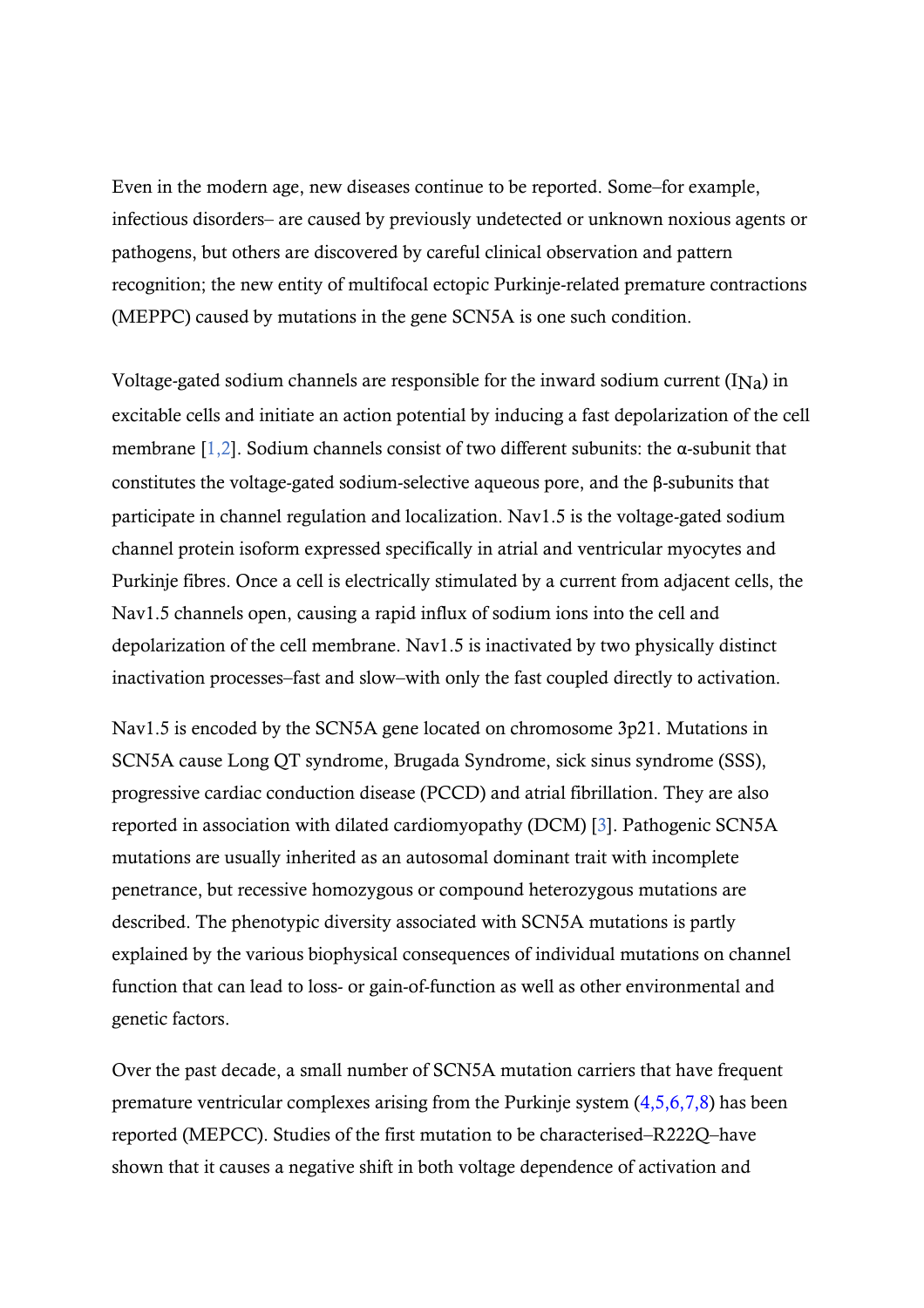inactivation–that is, both a gain- and loss-of-function but with a net increase and shift in window current (a range of potentials where inactivation is not complete and overlaps with activation thereby creating a current). The mutation causes delayed repolarisation in Purkinje cells that is often worse at rest, a phenomenon also observed in mutation carriers.

Age at diagnosis for MEPPC varies but is often before the age of 30 years. DCM is a frequent association and affected individuals often have conduction abnormalities, atrial fibrillation and atrial ectopic beats. Some reports suggest that ectopic activity can be controlled with quinidine, amiodarone and flecainide.

In this edition of *the Journal*, Calloe and colleagues [9] describe a typical MEPPC phenotype associated with another SCN5A mutation, G213D which has been previously reported in DCM [10]. Electrophysiological studies of wild type and mutant channels expressed in CHO-K cells revealed a gain-of-function phenotype in which sodium channels are activated at lower voltages compared to wild type, thereby leading to hyperexcitability of the cardiac cells. There are several lessons that can be learnt from this paper, but for clinicians perhaps the most important is that diagnosis of what might seem to be a somewhat esoteric condition is in fact based on the recognition of a remarkably small number of characteristics: a family history, frequent ectopy (of Purkinje origin) and DCM. By establishing the clinical phenotype, the value of subsequent molecular testing is enhanced as it not only aids interpretation of identified sequence variants, but also informs family counselling, cascade genetic testing of relatives and the formulation of a treatment plan.

Of course, unanswered questions remain. Some reports have suggested MEPPC can be associated with sudden cardiac death, and more work needs to be done on stratifying risk and understanding the role (if any) of prophylactic implantable cardioverter defibrillators. The mechanism of DCM is also unresolved. Several pathophysiological mechanisms have been proposed to explain the association between SCN5A mutations and left ventricular dysfunction, including frequent arrhythmia, alterations in intracellular  $Ca^{2+}$  concentration and cellular acidification. It has also been suggested that disruption of protein-protein interactions at locations such as the intercalated disc might trigger downstream cascades that induce structural changes. Further work to understand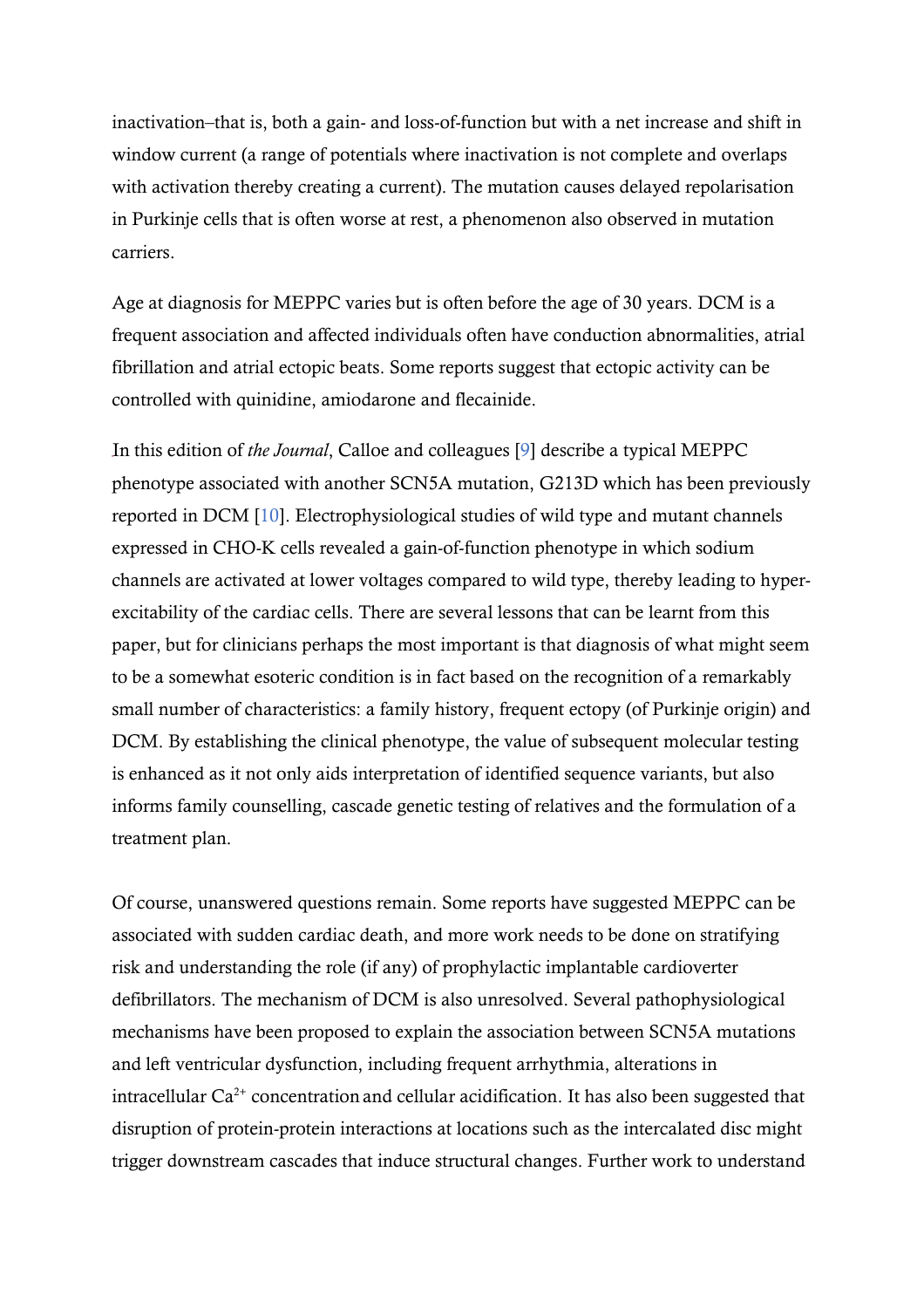the association will hopefully guide approaches to therapy in the future.

Time to muse on rare diagnoses is a luxury that few doctors can afford in busy everyday clinical practice, as the need for management of an immediate problem causing symptoms or endangerment takes precedent. When the clinical problem is an arrhythmia, diagnostic pathways focus on its anatomical origin, frequency and potential adverse complications. For most individuals, this pragmatic approach leads to effective therapy and probably does little harm. However, failure to suspect and diagnose rare aetiologies such as MEPPC could result in inappropriate management and a failure to diagnose a genetic disease with all the potential ramifications for relatives. As genetic testing becomes a mainstream activity, it is likely that diseases currently thought to be rare will in fact be more commonplace. The universal hope is that their recognition will lead to a more bespoke approach to management with improved long term outcomes.

## References

- 1. Veerman CC, Wilde AA, Lodder EM. The cardiac sodium channel gene SCN5A and its gene product NaV1.5: Role in physiology and pathophysiology. Gene. 2015;573(2):177-87.
- 2. Detta N, Frisso G, Salvatore F. The multi-faceted aspects of the complex cardiac Nav1.5 protein in membrane function and pathophysiology. Biochimica et Biophysica Acta 2015; 1854: 1502–1509
- 3. Zaklyazminskaya E, Dzemeshkevich S. The role of mutations in the SCN5A gene in cardiomyopathies. Biochim Biophys Acta. 2016;1863(7 Pt B):1799-805.
- 4. W.P. McNair, L. Ku, M.R.G. Taylor, P.R. Fain, D. Dao, E. Wolfel, et al., SCN5A mutation associated with dilated cardiomyopathy, conduction disorder, and arrhythmia, Circulation 2004: 110; 2163–2167.
- 5. Mann SA, Castro ML, Ohanian M, Guo G, Zodgekar P, Sheu A, et al. R222Q SCN5A mutation is associated with reversible ventricular ectopy and dilated cardiomyopathy. J Am Coll Cardiol 2012; 60: 1566–1573.
- 6. G. Laurent, S. Saal, M.Y. Amarouch, D.M. Béziau, R.F.J. Marsman, L. Faivre, et al. Multifocal ectopic Purkinje-related premature contractions: a new SCN5Arelated cardiac channelopathy. J Am Coll Cardiol 2012; 60: 144–156.
- 7. Gosselin-Badaroudine P, Keller DI, Huang H, Pouliot V, Chatelier A, Osswald S, et al. A Proton Leak Current through the Cardiac Sodium Channel is Linked